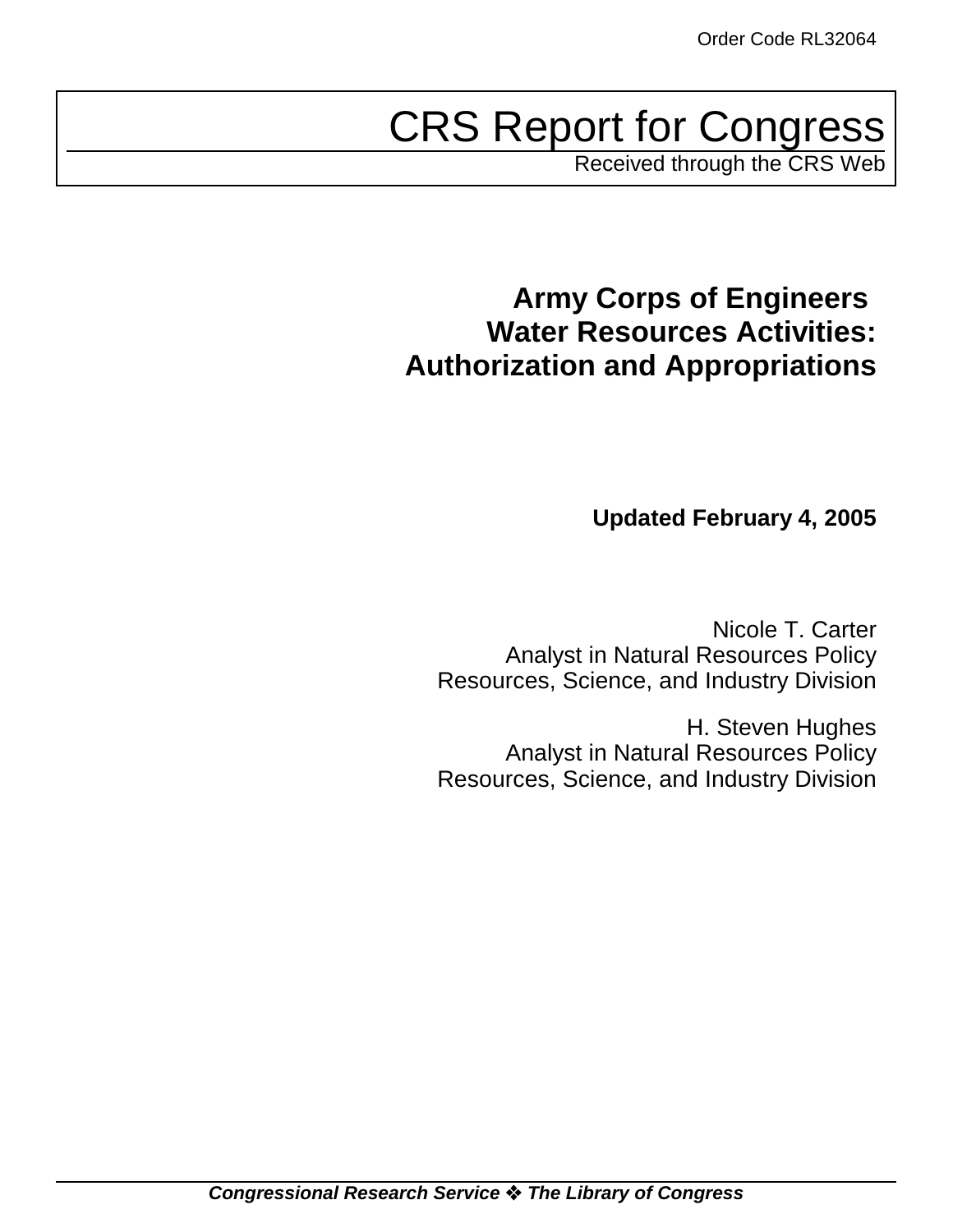### Army Corps of Engineers Water Resources Activities: Authorization and Appropriations

### **Summary**

**Project and Program Authorities.** Congress authorizes and appropriates funds for the U.S. Army Corps of Engineers (Corps) to conduct water resources studies and projects for navigation, flood and storm protection, ecosystem restoration, and an array of other purposes. Congress authorizes Corps studies generally as part of the consideration of a Water Resources Development Act (WRDA) or in a survey resolution by an authorizing committee. Authorization to construct projects and changes to the policies guiding the Corps civil works program, such as cost-share requirements for projects, are also included in WRDAs. WRDAs are often considered biennially.

**Funding of Line Items and Accounts.** Federal funding is provided for the civil works activities of the Corps primarily through the annual Energy and Water Development Appropriations Act; although not encouraged in some instances, these acts also have authorized Corps studies and construction. Due in part to competition for limited funding, many authorized activities do not receive appropriations, resulting in a backlog of authorized construction and maintenance activities. Few new studies and new construction activities have been included in the President's budget request in recent years.

This report explains how the congressional authorization and appropriations process overlays the Corps' project development process. Special attention is given to initiating a water resources study, the WRDA process, and civil works appropriations. This report will be updated annually.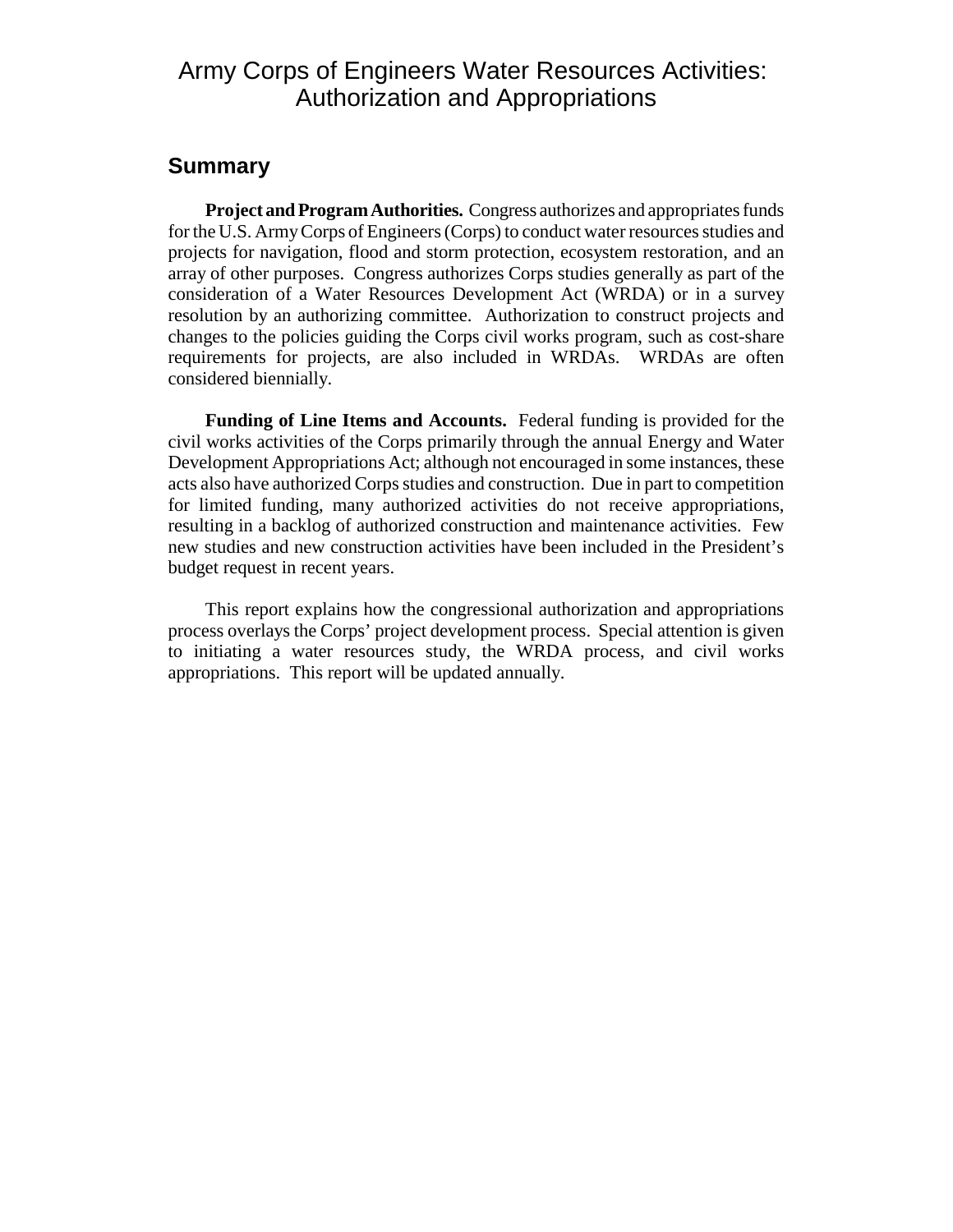### **Contents**

## **List of Tables**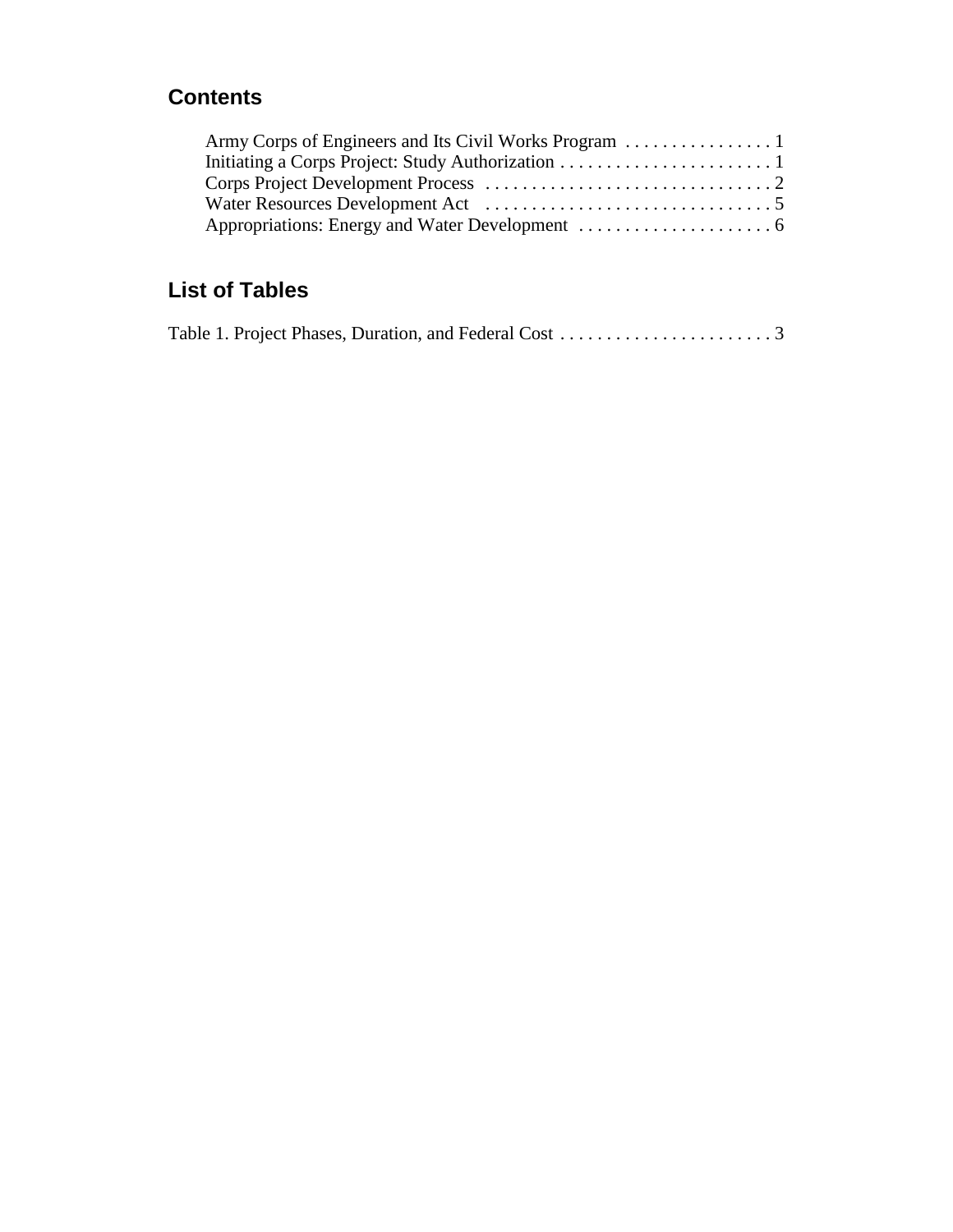# Army Corps of Engineers Water Resources Activities: Authorization and Appropriations

#### **Army Corps of Engineers and Its Civil Works Program**

The U.S. Army Corps of Engineers (Corps) is a unique federal agency located in the Department of Defense with military and civilian responsibilities. At the direction of Congress under its civil works program, the Corps plans, builds, operates, and maintains a wide range of water resources facilities.<sup>1</sup> The Corps attracts much congressional attention because its projects can provide significant economic stimulation, locally and regionally, in addition to their basic resource development purposes. Congress plays a significant role in the direction of the agency's civil works program, particularly through the authorization and appropriations of studies and projects.

Within the Corps, projects are largely planned at the district level and approved at the division and headquarters levels.<sup>2</sup> The civil works program is headed by a civilian Assistant Secretary of the Army for Civil Works. A military Chief of Engineers oversees the Corps' civil and military operations and reports on civil works matters to the Assistant Secretary for Civil Works. The agency's traditional civil responsibilities are creating and maintaining navigable channels and controlling floods. During the last decade, Congress has increased Corps responsibilities in the areas of ecosystem restoration, environmental infrastructure (e.g., municipal water and wastewater treatment systems), disaster relief, and other non-traditional activities. For more information on current issues related to the Corps and its civil works activities, see CRS Issue Brief IB10120, *Army Corps of Engineers Civil Works Program: Issues for the 109<sup>th</sup> Congress*, by Nicole T. Carter and Pervaze A. Sheikh, and CRS Issue Brief IB10133, *Water Resources Development Act (WRDA): Army Corps of Engineers Authorization Issues in the 109th Congress*, coordinated by Nicole T. Carter.

### **Initiating a Corps Project: Study Authorization**

A Corps project often begins with a request for assistance from a community (e.g., citizens or businesses) or a local or state government entity with a water resource need (e.g., navigation, flood or storm protection, or ecosystem restoration) beyond its capability. Congressional sponsorship is generally necessary to

<sup>&</sup>lt;sup>1</sup> For more information on the Corps, its civil works program, and the types of projects that it undertakes, see CRS Report RS20866, *The Civil Works Program of the Army Corps of Engineers: A Primer*, by Nicole T. Carter and Betsy A. Cody.

 $2^2$  The Corps has 8 divisions and 41 districts. A division and district map is available at [http://www.usace.army.mil/divdistmap.html].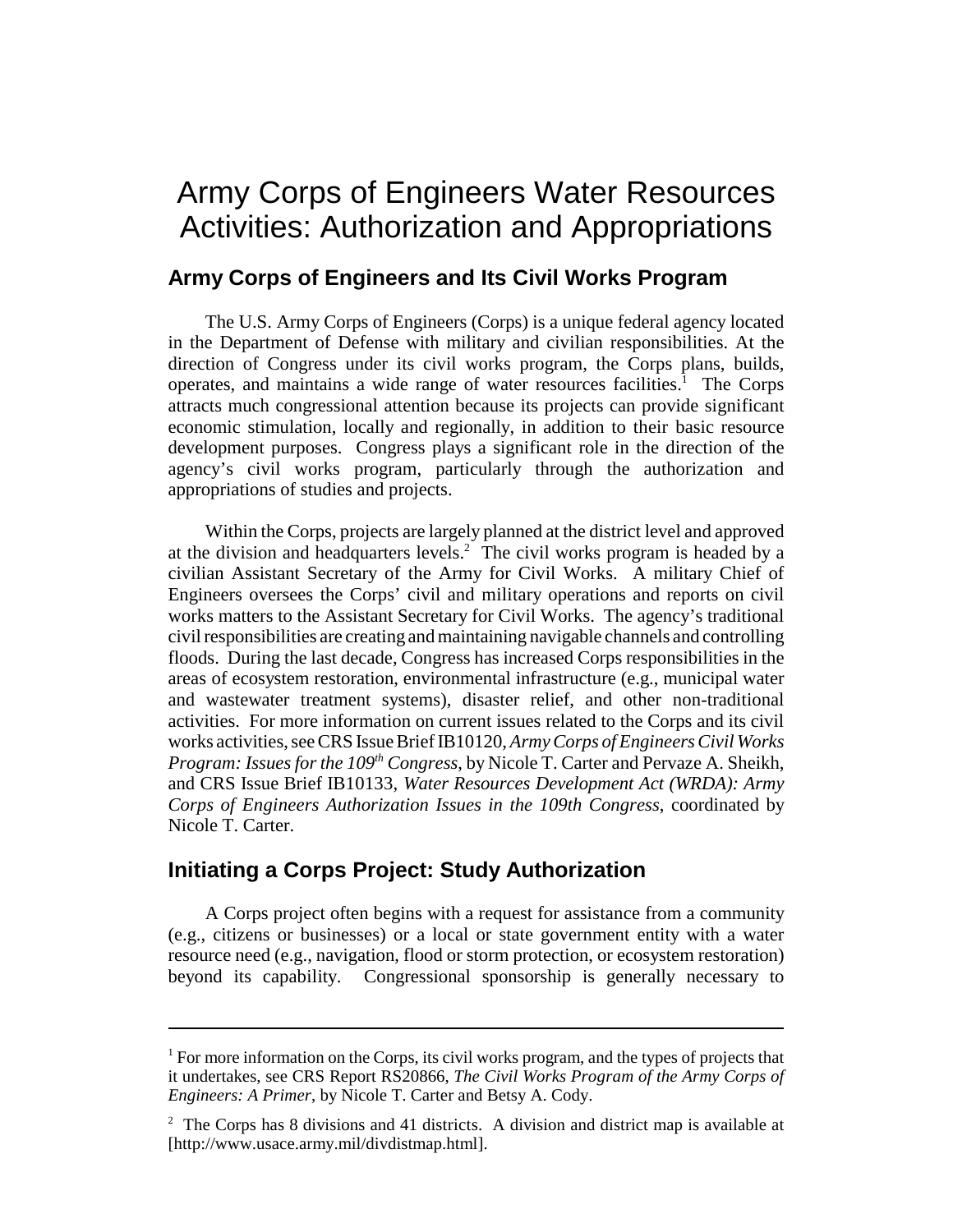successfully initiate a study. The Corps generally requires two types of congressional authority to initiate a study — study authorization, then appropriations.<sup>3</sup>

A study authority allows the Corps to investigate a problem and determine if there is a federal interest in proceeding further. If the Corps has performed a study in the geographic area before, a new study can be authorized by a resolution (known commonly as a "survey resolution") of either the House Transportation and Infrastructure Committee or the Senate Environment and Public Works Committee.4 If the Corps has not previously investigated the area, the study needs to be authorized in an act of Congress, typically a Water Resources Development Act, which is often considered biennially.<sup>5</sup> The majority of Corps studies are currently authorized by survey resolutions. Once authorized, appropriations for Corps studies are sought through the annual Energy and Water Development Appropriations Acts. The objective of Corps studies is to guide the decision to authorize a Corps project for construction. Early in the study process, the Corps assesses the level of interest and support of non-federal entities that may be potential sponsors. Non-federal sponsors are state, tribal, county, or local agencies or governments that join the Corps in the effort. The authorizations of Corps studies generally are not time-limited; however, there is a process to begin deauthorization of studies that have not received appropriations for five years.

### **Corps Project Development Process**

Non-federal sponsors are involved in not only identifying the water resources needs, but also contributing to each phase of the development process. Since WRDA 1986 (P.L. 99-662), non-federal sponsors are responsible for a significant portion of the financing of studies, construction, and operation and maintenance (O&M) of most projects. Moreover, non-federal support is useful in shepherding a project through the many stages from study initiation to final project construction.

<sup>&</sup>lt;sup>3</sup> Technical assistance and some small projects can be conducted under the Corps' Continuing Authorities Programs without obtaining a study authorization or specific appropriations. They are performed at the Corps' discretion based on the availability of funds. The Continuing Authorities Programs include beach erosion, navigation, flood control, streambank and shoreline protection, snagging and clearing, modifications to existing projects for the benefit of the environment, and aquatic ecosystem restoration.

<sup>&</sup>lt;sup>4</sup> To request a study's inclusion in a resolution, a Member of Congress may send a letter to the Chairman of the House Committee on Transportation and Infrastructure or the Senate Committee on Environment and Public Works. House resolutions authorizing studies may occur numerous times annually; Senate resolutions have been less common. The number of studies authorized by resolution varies by Congress. The  $105<sup>th</sup>$  Congress authorized 93 studies via survey resolutions; the  $106<sup>th</sup>$  Congress authorized 92, and the  $107<sup>th</sup>$  Congress authorized 66. A survey resolution is permitted under the Rivers and Harbors Act of 1913 (33 U.S.C. 542) for the examination and review of an earlier Corps report. To be eligible for authorization in a resolution, the new study must stay within the scope of the authorization of the original report.

<sup>&</sup>lt;sup>5</sup> These acts are commonly distinguished from each other by including a reference to the year of enactment; for example, WRDA 1986 refers to the act passed in 1986.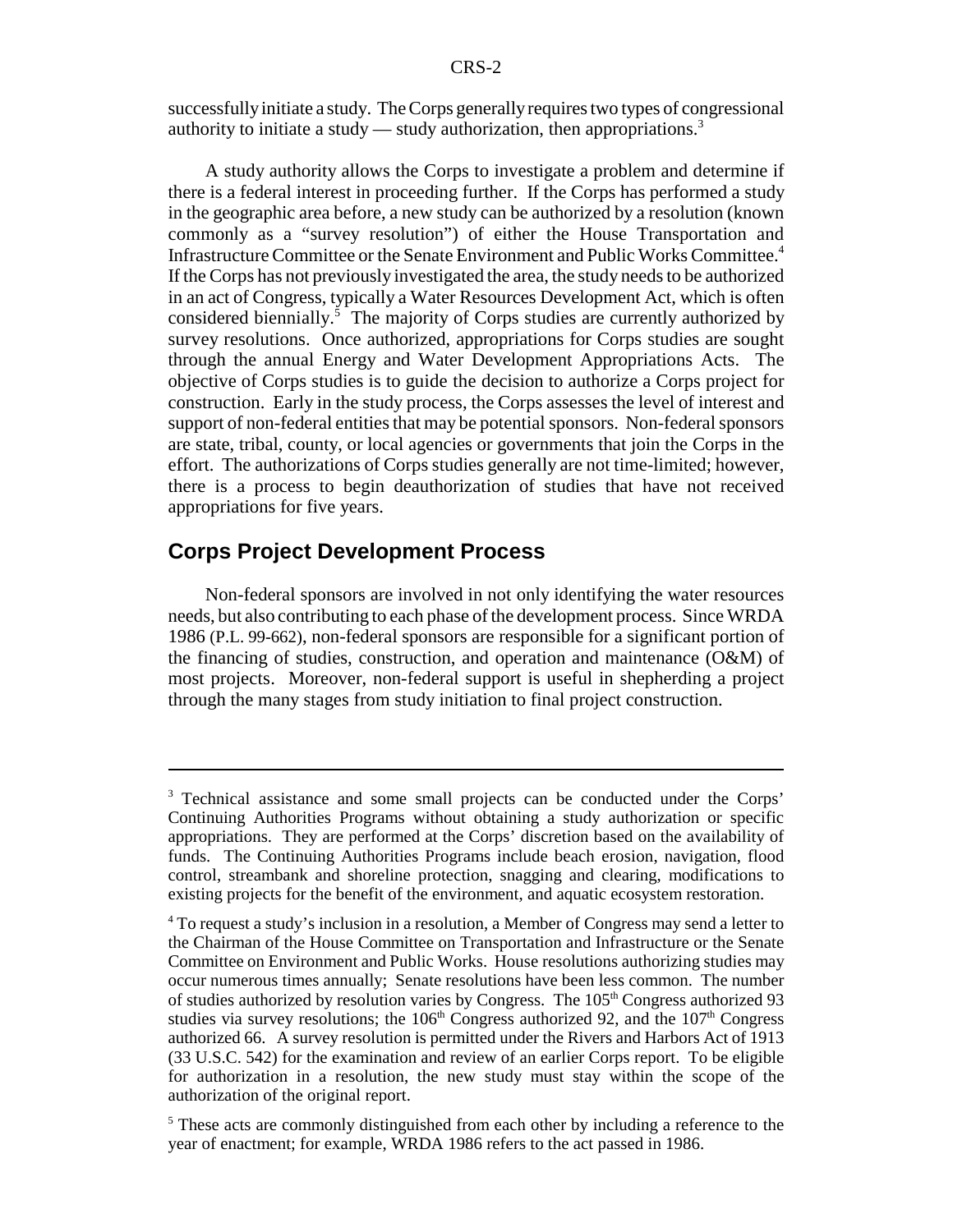There are three phases that a project passes through before construction begins: reconnaissance study, feasibility study, and preconstruction engineering and design, as shown in **Table 1**. 6 All three are conducted under a single congressional study authorization. The length of each phase varies project by project, with the size and the complexity of a project typically resulting in a longer process.

|                                 | <b>Recon-</b><br>naissance | Feasibility | <b>Preconstruction</b><br>& Engineering<br><b>Design</b> | <b>Construction</b>             | $0\&M$                            |
|---------------------------------|----------------------------|-------------|----------------------------------------------------------|---------------------------------|-----------------------------------|
| Duration<br>(years)             |                            | $2 - 3$     | approx. 2                                                | varies                          | authorized<br>project<br>duration |
| Federal<br>Share of<br>$Costs*$ | 100%                       | $50\%**$    | varies by project<br>purpose                             | varies by<br>project<br>purpose | 0% with<br>some<br>exceptions     |

**Table 1. Project Phases, Duration, and Federal Cost**

\* For more information on federal and non-federal cost-share responsibilities for various project purposes, see CRS Report RS20866, *The Civil Works Program of the Army Corps of Engineers: A Primer*, by Nicole T. Carter and Betsy A. Cody.

\*\* Inland waterways feasibility studies are a 100% federal responsibility (33 U.S.C. 2215). These projects are not considered to be "local" by their nature, and therefore, do not require a non-federal sponsor for the feasibility study.

The reconnaissance study is used to better understand the nature of the water resources problem and to determine the likelihood of a plan that the Corps can eventually implement that is in the federal government's interest. The reconnaissance study also examines the interest of non-federal sponsors who are involved in all phases of project development. Corps policy is to complete most reconnaissance studies within 12 months; the cost of reconnaissance studies and their related *project study plans* are generally limited to \$100,000 and done entirely at federal expense. Around a third of the reconnaissance studies eventually lead to feasibility studies; only 16 of every 100 reconnaissance studies undertaken by the Corps lead to constructed projects.<sup>7</sup>

If a non-federal sponsor is found and the Corps recommends proceeding, a feasibility study begins. Its objective is to formulate and recommend solutions to the

<sup>6</sup> More information on the planning process is available in the *Planning Guidance Notebook* (Engineer Regulation 1105-2-100), at [http://www.usace.army.mil/inet/usace-docs/eng-regs/ er1105-2-100/toc.htm], and the *Project Partnership Kit* (IWR Report 96-R-10), at [http:// www.iwr.usace.army.mil/iwr/pdf/ppkit.pdf]. Corps policies are available in its *Digest of Water Resources Policies and Authorities* (EP 1165-2-1), at [http://www.usace.army.mil/ inet/functions/cw/cecwp/digest/index.htm].

<sup>7</sup> General Robert B. Flowers, Army Corps Chief of Engineers, "Oral Statement," *Reforms to Address the Corps of Engineers Feasibility Studies*, hearing before Senate Environment and Public Works Subcommittee on Transportation and Infrastructure on March 15, 2001. The hearing is hereafter referred to as Reform of Feasibility Studies hearing, March 15, 2001. The testimony is available at [http://www.senate.gov/~epw/stm1\_107.htm#03-15-01].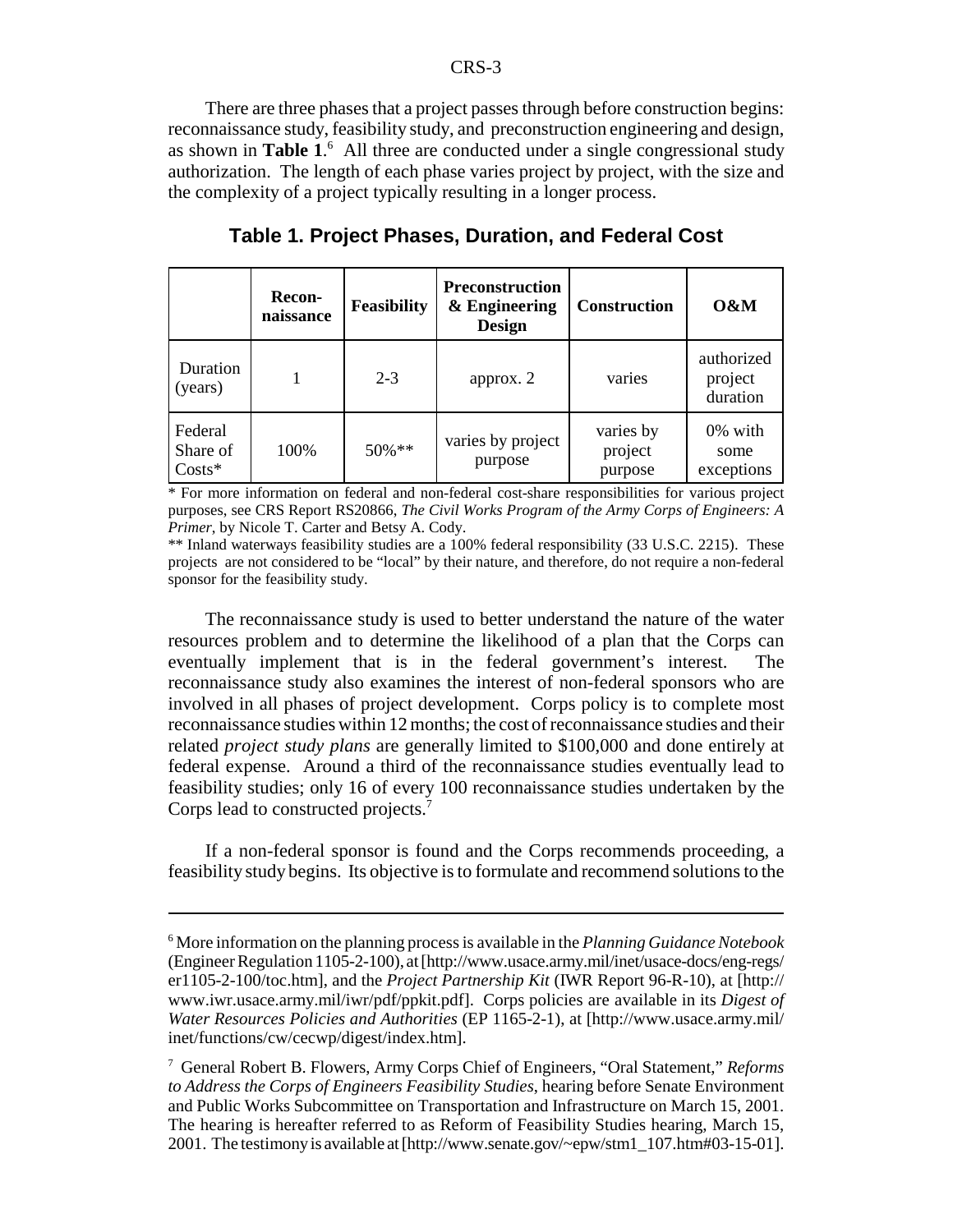water resources problem. During the first few months of a feasibility analysis, the local Corps district formulates alternative plans, investigates engineering feasibility, conducts benefit-cost analyses, and assesses environmental impacts under the National Environmental Policy Act of 1969 (NEPA, 42 U.S.C. 4321).<sup>8</sup> The evaluation of federal water resources projects, including Corps activities, is governed by *Principles and Guidelines for Water and Related Resources Implementation Studies*. An important outcome of the feasibility analysis is the determination of whether the project warrants further federal investment (i.e., if the project has sufficient National Economic Development benefits).

The cost of the feasibility and environmental studies is split equally between the Corps and the non-federal project sponsor. The feasibility phase ends when the Chief of Engineers signs a final recommendation on the project, known as the Chief's Report. In recent years, the Congress has used a favorable Chief's Report as the basis for authorizing projects.

The Corps sends an informational copy of the Chief's Report to Congress when it transmits the report to the Assistant Secretary and the Office of Management and Budget (OMB). Since the mid-1990s, Congress has authorized a significant number of projects based on these informational copies, prior to the projects receiving a full review by the Assistant Secretary and OMB. Some recent WRDAs have also included authorizations for projects that were still undergoing feasibility analyses; these projects generally were authorized contingent on a Chief's Report being available by December 31 of the year the WRDA was enacted.<sup>9</sup>

The study phase — preconstruction engineering and design — that follows the feasibility analysis takes about two years, on average, and is conducted while pursuing congressional authorization for the project and construction funding. The preconstruction costs are distributed between the federal and non-federal sponsor in the same proportion as the cost-share arrangement for the construction phase. Once the project receives congressional authorization, federal funds for construction are sought annually in the Energy and Water Development Appropriations Act. The federal cost-share for construction varies by project purpose. Non-federal parties are responsible for all operation and maintenance expenses, absent a few exceptions mainly for harbors and inland waterways.

A project is likely to undergo some changes after authorization. If project features or the estimated project cost changes significantly, an additional congressional authorization may be necessary. Authorization of a significant

<sup>&</sup>lt;sup>8</sup> Generally, the district produces an environmental impact statement (EIS) for a project during the feasibility phase; however, projects, conducted under continuing authorities programs may undergo a more limited environmental assessment. An important part of the feasibility phase are public meetings that are normally held to determine the view of local interests on the extent and type of improvement desired.

<sup>&</sup>lt;sup>9</sup> For more information on concerns that Corps projects are being authorized before a complete review by the Assistant Secretary and OMB and that project planning is being rushed by contingent authorizations, see CRS Report RL30928, *Army Corps of Engineers: Civil Works Reform Issues in the 107th Congress*, by Nicole T. Carter.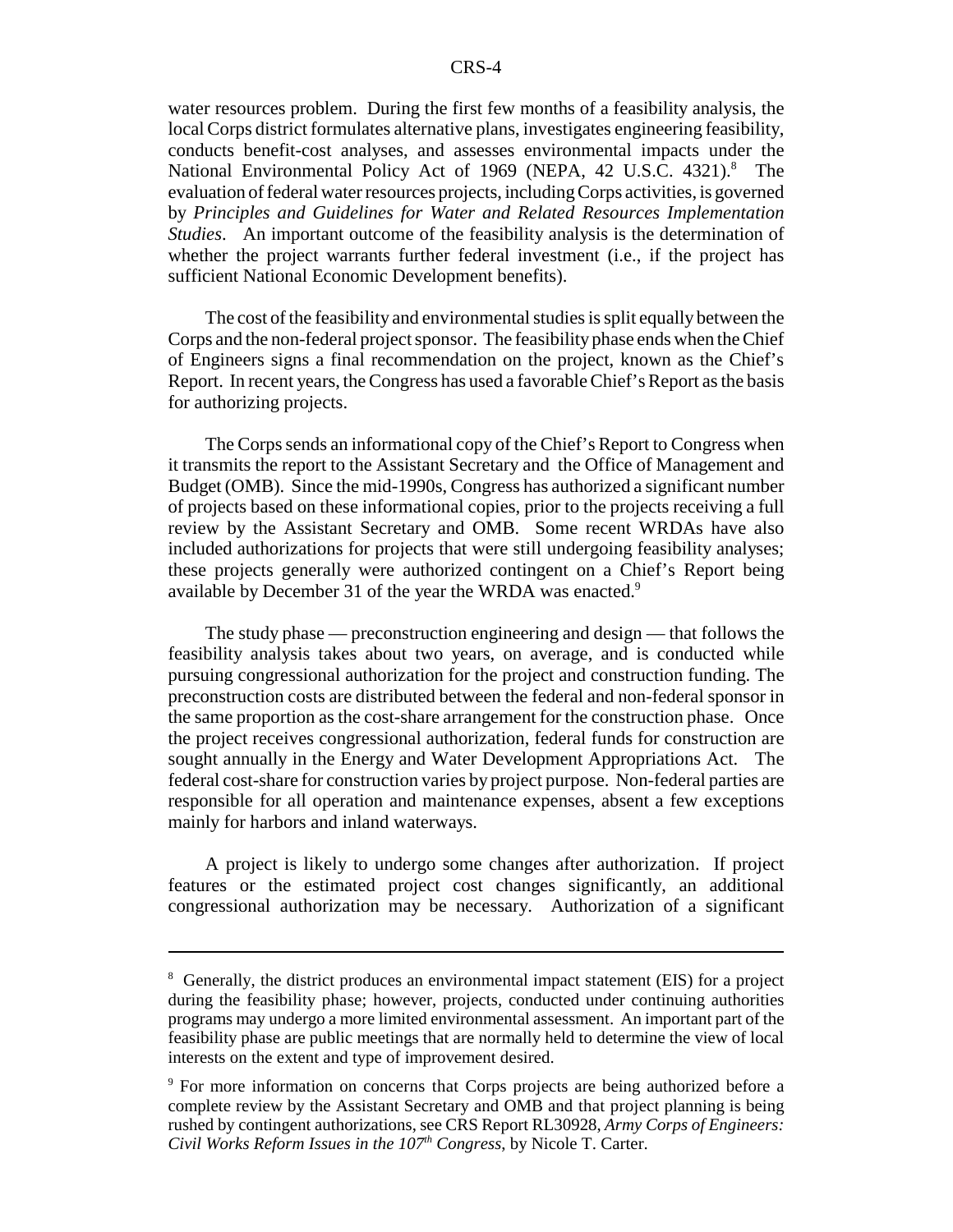modification is typically sought in a WRDA. For less significant modifications, however, additional authorization is often not necessary. Section 902 of WRDA 1986 allows for increases in total project costs of up to 20% due to modifications that do not *materially* change the project's scope or function without requiring additional authorization. The authorization of Corps construction projects generally are not time-limited; however, there is a process to begin deauthorization of projects that have not received appropriations for seven years.

#### **Water Resources Development Act**

WRDAs are legislative vehicles that typically are exclusively dedicated to authorizing Corps activities and establishing policies for Corps civil works activities, such as cost-share requirements. Authorizations in WRDA usually fall under three general categories: studies, projects, and modifications to existing authorizations.

Beginning in 1986, a biennial WRDA cycle has loosely been followed, with WRDAs enacted in 1988 (P.L. 100-676), 1990 (P.L. 101-640), 1992 (P.L. 102-580), 1996 (P.L. 104-303), 1999 (P.L. 106-53), and 2000 (P.L. 106-541).<sup>10</sup> Recent WRDAs have each authorized projects whose potential federal appropriations could reach between \$3 billion and \$4.3 billion; many of these WRDAs authorized or modified the authorization of more than a hundred projects.<sup>11</sup> Pressure to authorize new projects, increase authorized funding levels, and modify existing projects is often intense, thus promoting a fairly regular (if not always biennial) consideration of WRDA. Controversial projects and policy changes have complicated the passage of some WRDAs, or even derailed them until the next Congress. For example, some Members of the  $107<sup>th</sup>$  Congress were interested in including provisions in a proposed WRDA 2002 to change how the Corps evaluates and undertakes projects (i.e., "Corps reform"). A lack of Corps reform measures reportedly contributed to the bill not being voted on by the House. The debate over whether or not to include Corps reform provisions reportedly also played a role in the  $108<sup>th</sup>$  Congress not enacting a WRDA. For more information on current WRDA development, see CRS Issue Brief IB10133, *Water Resources Development Act (WRDA): Army Corps of Engineers Authorization Issues in the 109th Congress*, coordinated by Nicole T. Carter. (For more information on the evolution of the Corps reform debate, see CRS Report RL30928, *Army Corps of Engineers: Civil Works Reform Issues in the 107th Congress*, by Nicole T. Carter).

 Once the House Committee on Transportation and Infrastructure or the Senate Committee on Environment and Public Works decides to consider a WRDA,

 $10$  WRDA 1986 marked the end of a decade or more of stalemate between the Congress and the Executive Branch regarding authorizations. In addition to authorizing numerous projects, WRDA 1986 resolved long-standing disputes related to cost-sharing, user fees, and environmental requirements. Prior to 1986, disputes over these and other matters had largely prevented enactment of major civil works legislation since 1970. Biennial authorizations were resumed after WRDA 1986 to avoid long delays between the planning and execution of projects and for Congress to review proposed projects on a regular basis.

 $11$  For example, WRDA 2000 authorized the construction of 155 projects, and 56 studies, and modified the authorizations for almost 50 projects.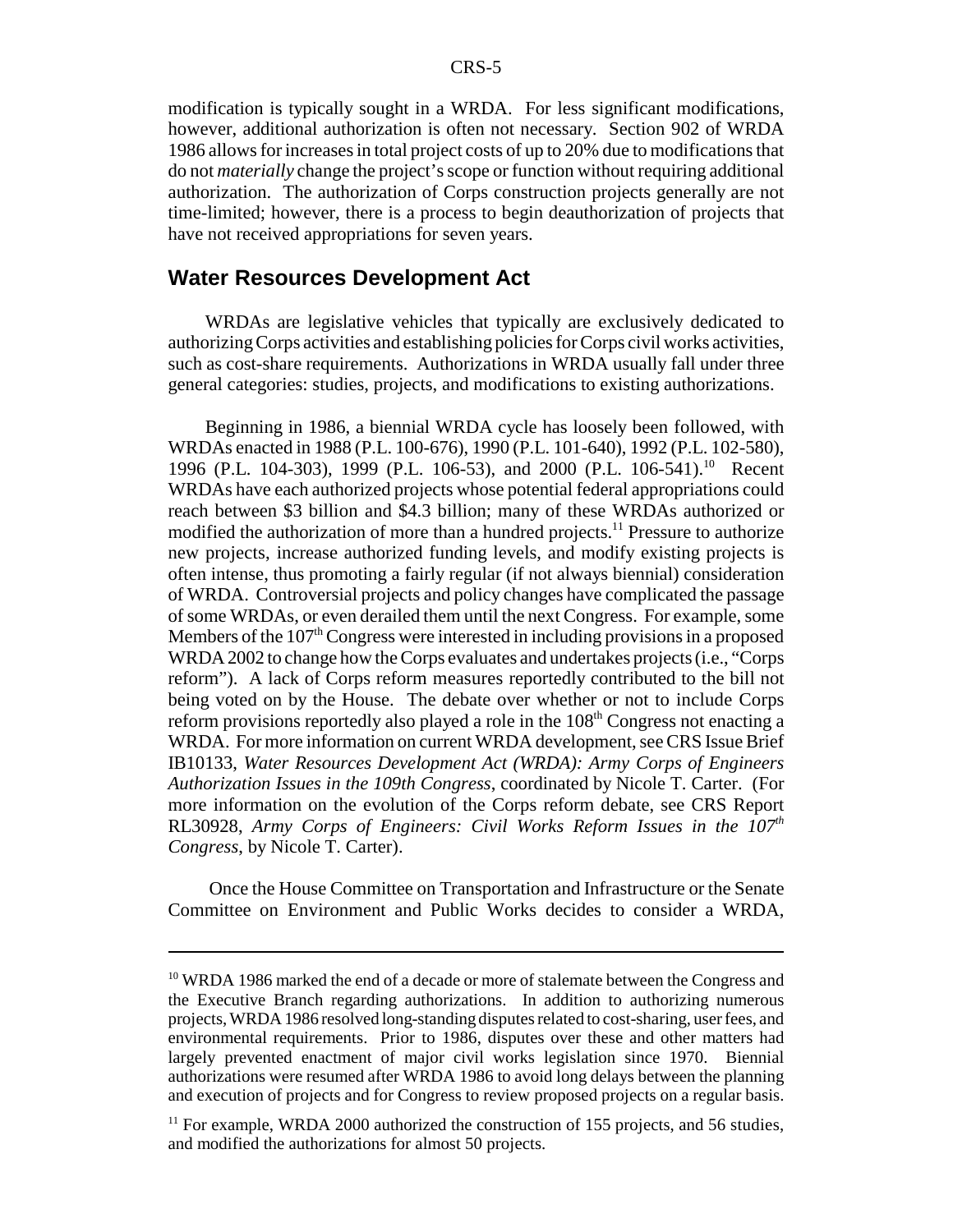Members of Congress may send a letter to the appropriate Committee Chair requesting the inclusion of a study authorization, project authorization, or project modification.<sup>12</sup> If the WRDA has been introduced in February or early March (according to a traditional WRDA cycle), Committee staff generally recommend that letters be sent by late spring; however, no formal deadline exists. The bill reported by the Committee generally passes that chamber with few changes. Although the appropriations process determines which studies and projects receive federal funds, the essential character of a project is established during the authorization process and is seldom modified substantially during appropriations.

Although Congress has historically authorized Corps projects as part of a WRDA, authorizations have also been included in appropriations bills, especially in years when passage of a WRDA has been delayed. Authorizations in appropriations bills, however, are generally not encouraged as standard procedure and may be subject to a point of order on the floor.

#### **Appropriations: Energy and Water Development**

Each Congress, through a WRDA and survey resolutions, typically authorizes dozens of new projects; however, many of these new studies and new construction projects will not receive appropriations. Fiscal priorities and public attitudes in recent decades have resulted in declining federal funding for water resources activities, thus increasing competition for funding among authorized activities.13 Moreover during the 1990s and in 2000, Congress authorized not only navigation and flood control projects, but also ecosystem restoration, environmental infrastructure assistance, and other non-traditional activities. The Corps now has a "backlog" of more than 500 authorized projects that have not received construction appropriations.14

 To concentrate limited resources and to move projects through construction, the Bush Administration has focused its budget request on funding priority projects and those projects near completion that are for flood and storm damage reduction, navigation, and environmental restoration. It has also substantially reduced appropriation requests for new studies and eliminated the start of most new construction projects.

Funding for the civil works program has often been a contentious issue between the Administration and Congress, with final appropriations typically providing more funding than requested, regardless of which political party controls the White House

<sup>&</sup>lt;sup>12</sup> Congress generally receives the Administration's WRDA proposal during February of the second year of a Congress, at the same time as the President's budget.

<sup>13</sup> For example, the civil works budget has experienced a substantial decline in *real dollar* amounts; the annual funding (in 1999 dollars) for the Corps' construction account fell from an average of \$4 billion in the 1960s and 1970s to \$1.4 billion in the 1990s.

<sup>&</sup>lt;sup>14</sup> How many of these projects remain viable and desirable is unclear. Some may no longer have a non-federal sponsor ready to share project financing. A recommendation by the Administration for federal appropriations is generally based on evidence of financial support by the non-federal sponsor to provide its share of project costs.